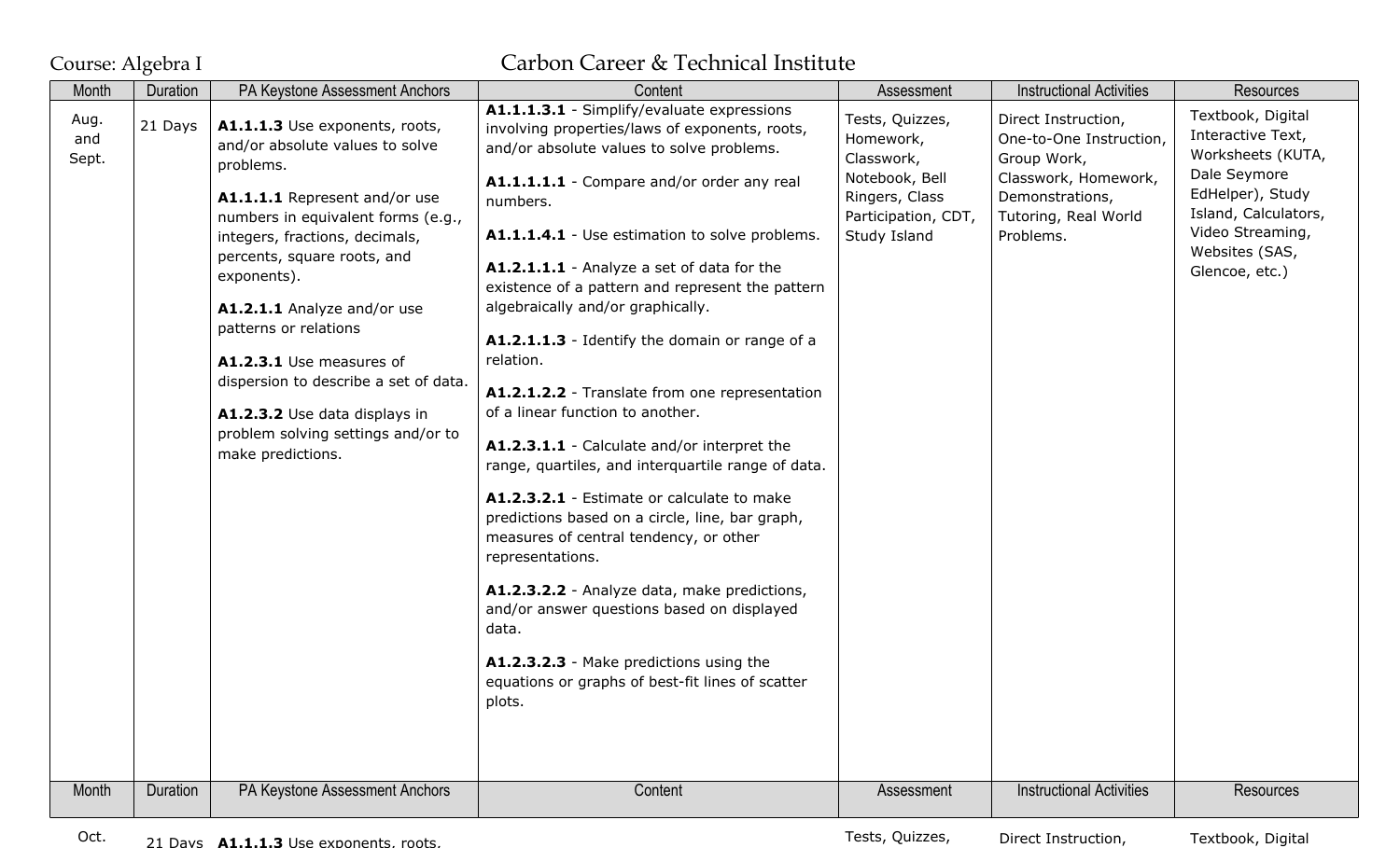|                           |                                                                                                                                                                                                                                                                                                                               | A1.1.1.3.1 - Simplify/evaluate expressions<br>involving properties/laws of exponents, roots,<br>and/or absolute values to solve problems.<br>A1.2.3.3.1 - Find probabilities for compound<br>events (e.g., find probability of red and blue,<br>find probability of red or blue) and represent as<br>a fraction, decimal, or percent.                                                                                                                                                            |                                                                                                                       |                                                                                                                                               |                                                                                                                                                                                 |
|---------------------------|-------------------------------------------------------------------------------------------------------------------------------------------------------------------------------------------------------------------------------------------------------------------------------------------------------------------------------|--------------------------------------------------------------------------------------------------------------------------------------------------------------------------------------------------------------------------------------------------------------------------------------------------------------------------------------------------------------------------------------------------------------------------------------------------------------------------------------------------|-----------------------------------------------------------------------------------------------------------------------|-----------------------------------------------------------------------------------------------------------------------------------------------|---------------------------------------------------------------------------------------------------------------------------------------------------------------------------------|
| First<br>weeks of<br>Nov. | A1.1.1.1 Represent and/or use<br>numbers in equivalent forms<br>(e.g., integers, fractions,<br>decimals, percents, square roots,<br>and exponents).<br>A1.1.2.1 Write, solve, and/or<br>graph linear equations using<br>various methods.<br>A1.2.2.1 Describe, compute,<br>and/or use the rate of change<br>(slope) of a line | A1.1.1.1.1 - Compare and/or order any real<br>numbers.<br>Note: Rational and irrational may be mixed<br>A1.1.2.1.1 - Write, solve, and/or apply a linear<br>equation (including problem situations).<br>A1.2.2.1.1 - Identify, describe, and/or use<br>constant rates of change.<br>A1.1.2.1.2 - Use and/or identify an algebraic<br>property to justify any step in an equation<br>solving process.<br>A1.1.2.1.3 - Interpret solutions to problems in<br>the context of the problem situation. | Tests, Quizzes,<br>Homework,<br>Classwork,<br>Notebook, Bell<br>Ringers, Class<br>Participation, CDT,<br>Study Island | Direct Instruction,<br>One-to-One Instruction,<br>Group Work,<br>Classwork, Homework,<br>Demonstrations,<br>Tutoring, Real World<br>Problems. | Textbook, Digital<br>Interactive Text,<br>Worksheets (KUTA,<br>Dale Seymore<br>EdHelper), Study<br>Island, Calculators,<br>Video Streaming,<br>Websites (SAS,<br>Glencoe, etc.) |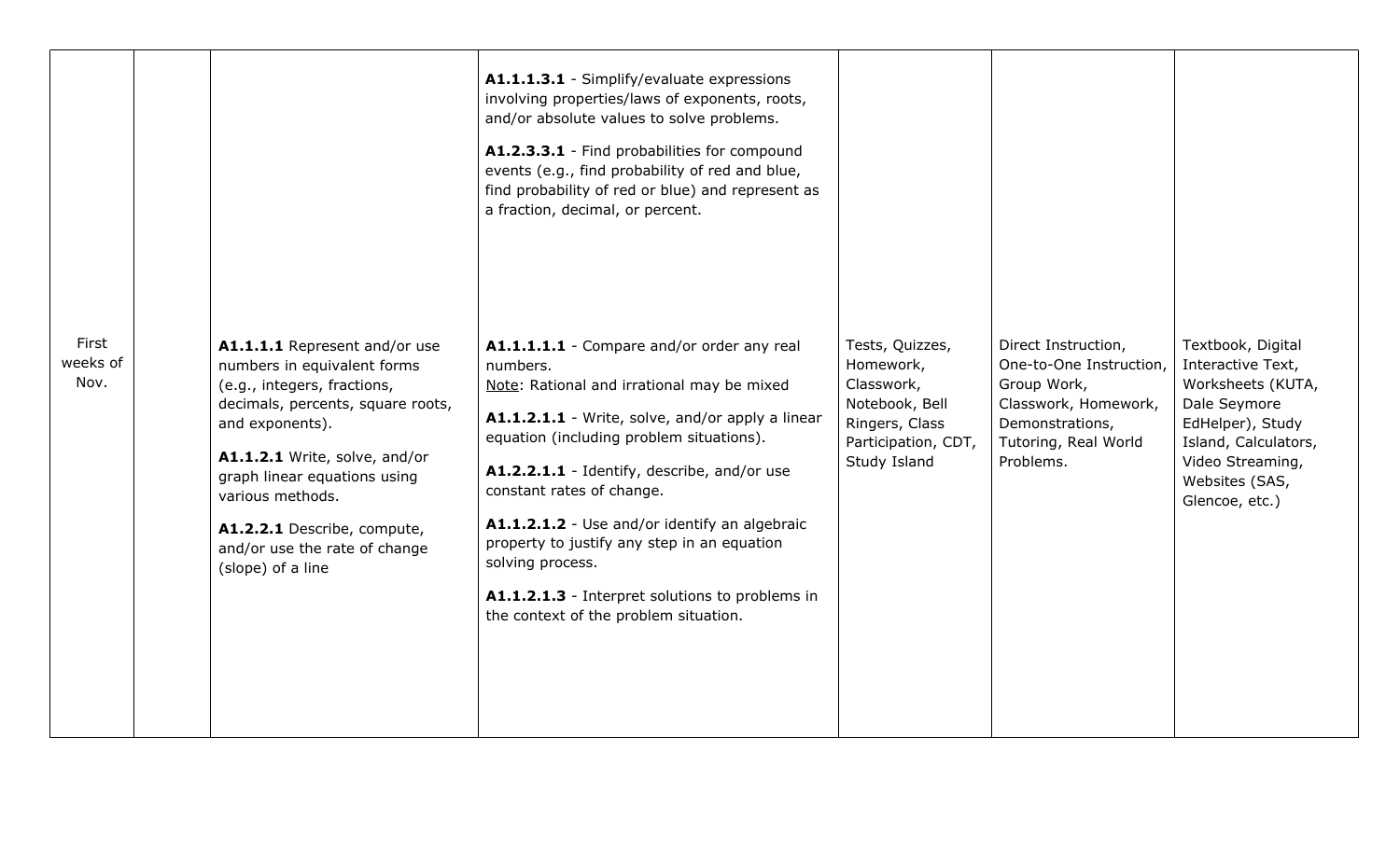| Month                                   | Duration  | PA Keystone Assessment Anchors                                                                                                            | Content                                                                                                                                                                                                                                                                                                                                                                                   | Assessment                                                                                                            | <b>Instructional Activities</b>                                                                                                               | <b>Resources</b>                                                                                                                                                                |
|-----------------------------------------|-----------|-------------------------------------------------------------------------------------------------------------------------------------------|-------------------------------------------------------------------------------------------------------------------------------------------------------------------------------------------------------------------------------------------------------------------------------------------------------------------------------------------------------------------------------------------|-----------------------------------------------------------------------------------------------------------------------|-----------------------------------------------------------------------------------------------------------------------------------------------|---------------------------------------------------------------------------------------------------------------------------------------------------------------------------------|
| Last<br>week of<br>Nov.<br>thru<br>Dec. |           | 22 Days   $A1.1.3.1$ Write, solve, and/or graph<br>linear inequalities using various<br>methods                                           | A1.1.3.1.2 - Identify or graph the solution set<br>to a linear inequality on a number line.<br>A1.1.3.1.1 - Write or solve compound<br>inequalities and/or graph their solution sets on a<br>number line (may include absolute value<br>inequalities).<br>A1.1.3.1.3 - Interpret solutions to problems in<br>the context of the problem situation.<br>Note: Limit to linear inequalities. | Tests, Quizzes,<br>Homework,<br>Classwork,<br>Notebook, Bell<br>Ringers, Class<br>Participation, CDT,<br>Study Island | Direct Instruction,<br>One-to-One Instruction,<br>Group Work,<br>Classwork, Homework,<br>Demonstrations,<br>Tutoring, Real World<br>Problems. | Textbook, Digital<br>Interactive Text,<br>Worksheets (KUTA,<br>Dale Seymore<br>EdHelper), Study<br>Island, Calculators,<br>Video Streaming,<br>Websites (SAS,<br>Glencoe, etc.) |
| Jan.                                    | $21$ Days | A1.2.1.1 Analyze and/or use<br>patterns or relations<br>A1.2.2.1 Describe, compute, and/or<br>use the rate of change (slope) of a<br>line | A1.2.1.1.1 - Analyze a set of data for the<br>existence of a pattern and represent the pattern<br>algebraically and/or graphically.<br>A1.2.1.1.2 - Determine whether a relation is a<br>function, given a set of points or a graph.<br>A1.2.2.1.1 - Identify, describe, and/or use<br>constant rates of change.                                                                          | Tests, Quizzes,<br>Homework,<br>Classwork,<br>Notebook, Bell<br>Ringers, Class<br>Participation, CDT,<br>Study Island | Direct Instruction,<br>One-to-One Instruction,<br>Group Work,<br>Classwork, Homework,<br>Demonstrations,<br>Tutoring, Real World<br>Problems. | Textbook, Digital<br>Interactive Text,<br>Worksheets (KUTA,<br>Dale Seymore<br>EdHelper), Study<br>Island, Calculators,<br>Video Streaming,<br>Websites (SAS,<br>Glencoe, etc.) |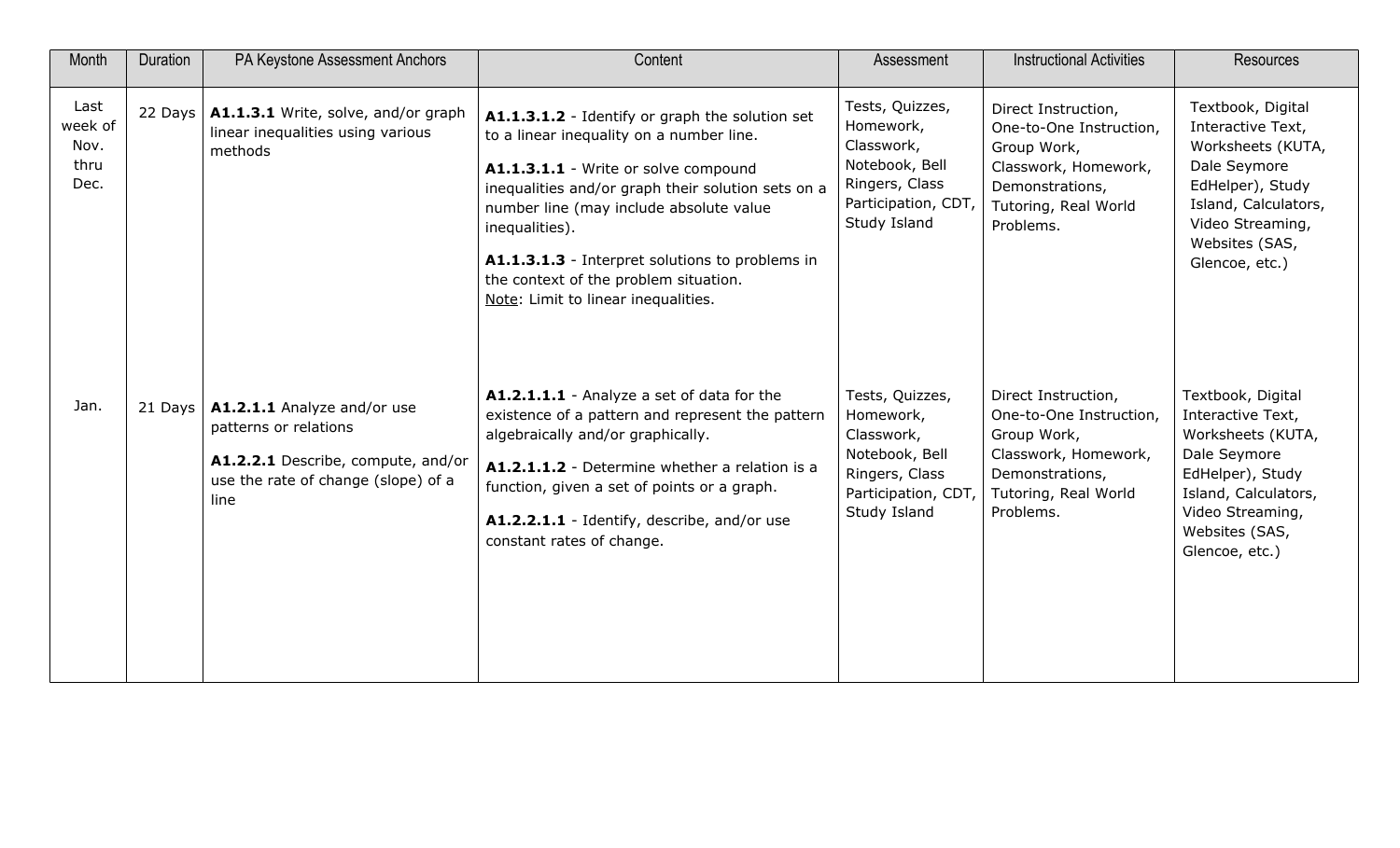| Month | Duration | PA Keystone Assessment Anchors                                                                                                                                                                                                                     | Content                                                                                                                                                                                                                                                                                                                                                                                                                                                                                                                                                                                                                                                                                                                                                                                                                | Assessment                                                                                                            | <b>Instructional Activities</b>                                                                                                                | <b>Resources</b>                                                                                                                                                                |
|-------|----------|----------------------------------------------------------------------------------------------------------------------------------------------------------------------------------------------------------------------------------------------------|------------------------------------------------------------------------------------------------------------------------------------------------------------------------------------------------------------------------------------------------------------------------------------------------------------------------------------------------------------------------------------------------------------------------------------------------------------------------------------------------------------------------------------------------------------------------------------------------------------------------------------------------------------------------------------------------------------------------------------------------------------------------------------------------------------------------|-----------------------------------------------------------------------------------------------------------------------|------------------------------------------------------------------------------------------------------------------------------------------------|---------------------------------------------------------------------------------------------------------------------------------------------------------------------------------|
| Feb.  | 21 Days  | A1.2.1.2 Interpret and/or use linear<br>functions and their equations,<br>graphs, or tables.<br>A1.2.2.1 Describe, compute, and/or<br>use the rate of change (slope) of a<br>line.<br>A1.2.2.2 Analyze and/or interpret<br>data on a scatter plot. | A1.2.1.2.1 - Create, interpret, and/or use the<br>equation, graph, or table of a linear function.<br>A1.2.1.2.2 - Translate from one representation<br>of a linear function to another (i.e., graph, table,<br>and equation).<br>A1.2.2.1.1 - Identify, describe, and/or use<br>constant rates of change.<br>A1.2.2.1.2 - Apply the concept of linear rate of<br>change (slope) to solve problems.<br>A1.2.2.1.3 - Write or identify a linear equation<br>when given;<br>the graph of the line,<br>two points on the line, or<br>$\bullet$<br>the slope and a point on the line.<br>$\bullet$<br>A1.2.2.1.4 - Determine the slope and/or y-<br>intercept represented by a linear equation or<br>graph.<br>A1.2.2.2.1 - Draw, identify, find, and/or write<br>an equation for a line of best fit for a scatter<br>plot. | Tests, Quizzes,<br>Homework,<br>Classwork,<br>Notebook, Bell<br>Ringers, Class<br>Participation, CDT,<br>Study Island | Direct Instruction, One-<br>to-One Instruction,<br>Group Work, Classwork,<br>Homework,<br>Demonstrations,<br>Tutoring, Real World<br>Problems. | Textbook, Digital<br>Interactive Text,<br>Worksheets (KUTA,<br>Dale Seymore<br>EdHelper), Study<br>Island, Calculators,<br>Video Streaming,<br>Websites (SAS,<br>Glencoe, etc.) |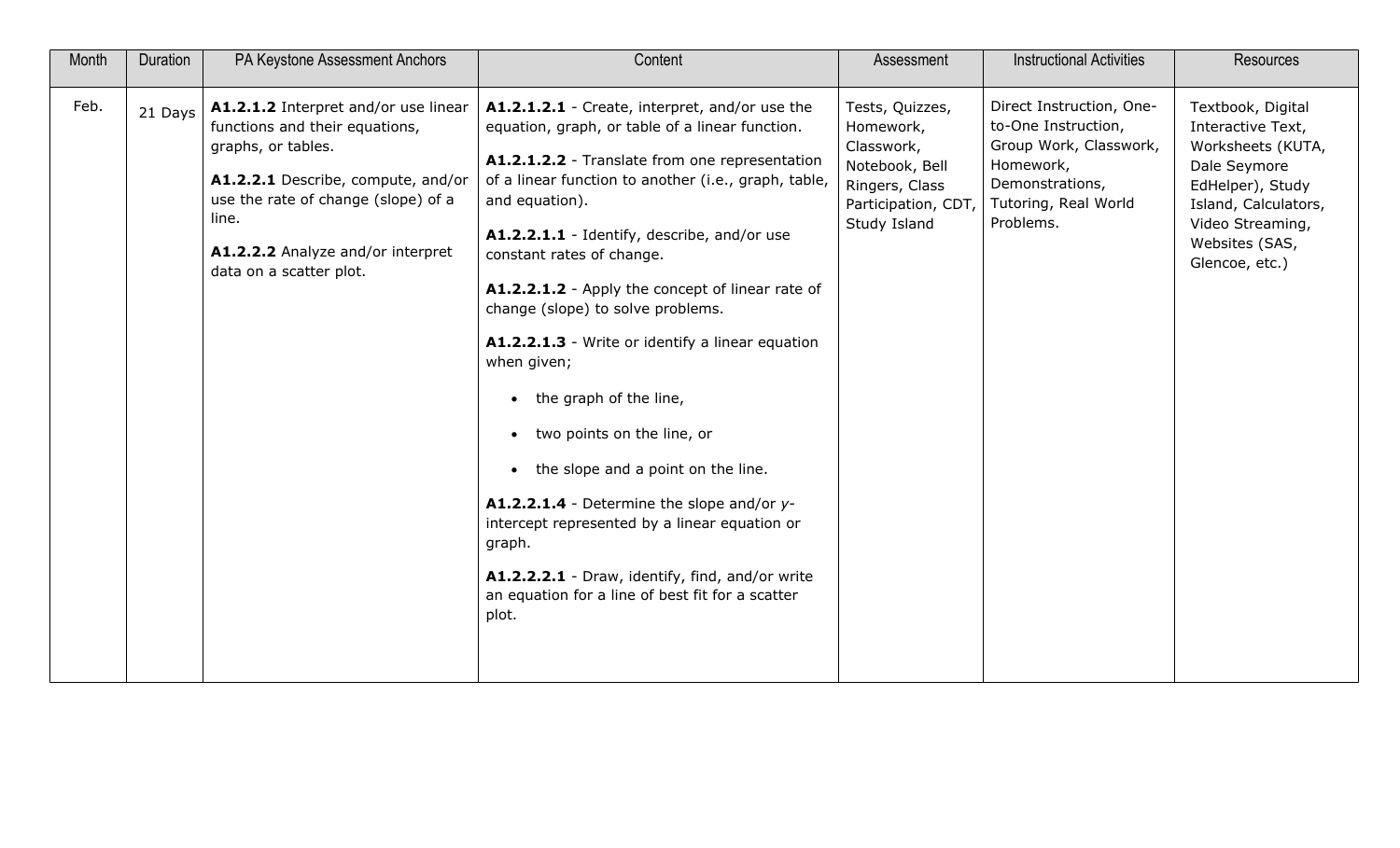| Month | Duration | PA Keystone Assessment Anchors                                                                                                                                                                  | Content                                                                                                                                                                                                                                                                                                                                                                                                                                                                                                                                                                                                                                 | Assessment                                                                                                            | <b>Instructional Activities</b>                                                                                                                | <b>Resources</b>                                                                                                                                                                |
|-------|----------|-------------------------------------------------------------------------------------------------------------------------------------------------------------------------------------------------|-----------------------------------------------------------------------------------------------------------------------------------------------------------------------------------------------------------------------------------------------------------------------------------------------------------------------------------------------------------------------------------------------------------------------------------------------------------------------------------------------------------------------------------------------------------------------------------------------------------------------------------------|-----------------------------------------------------------------------------------------------------------------------|------------------------------------------------------------------------------------------------------------------------------------------------|---------------------------------------------------------------------------------------------------------------------------------------------------------------------------------|
| Mar.  | 19 Days  | A1.1.2.2 Write, solve, and/or graph<br>systems of linear equations using<br>various methods.<br>A1.1.3.2 Write, solve, and/or graph<br>systems of linear inequalities using<br>various methods. | A1.1.2.2.1 - Write and/or solve a system of<br>linear equations (including problem situations)<br>using graphing, substitution, and/or elimination.<br>Note: Limit systems to two linear equations.<br>A1.1.2.2.2 - Interpret solutions to problems in<br>the context of the problem situation.<br>Note: Limit systems to two linear equations.<br>A1.1.3.2.1 - Write and/or solve a system of<br>linear inequalities using graphing.<br>Note: Limit systems to two linear inequalities.<br>A1.1.3.2.2 - Interpret solutions to problems in<br>the context of the problem situation.<br>Note: Limit systems to two linear inequalities. | Tests, Quizzes,<br>Homework,<br>Classwork,<br>Notebook, Bell<br>Ringers, Class<br>Participation, CDT,<br>Study Island | Direct Instruction, One-<br>to-One Instruction,<br>Group Work, Classwork,<br>Homework,<br>Demonstrations,<br>Tutoring, Real World<br>Problems. | Textbook, Digital<br>Interactive Text,<br>Worksheets (KUTA,<br>Dale Seymore<br>EdHelper), Study<br>Island, Calculators,<br>Video Streaming,<br>Websites (SAS,<br>Glencoe, etc.) |

| Month | Duration | PA Keystone Assessment Anchors                                                                             | Content                                                                    | Assessment                                    | <b>Instructional Activities</b>                                         | Resources                                                        |
|-------|----------|------------------------------------------------------------------------------------------------------------|----------------------------------------------------------------------------|-----------------------------------------------|-------------------------------------------------------------------------|------------------------------------------------------------------|
| Apr   | 18 Days  | <b>A1.1.1.1</b> Represent and/or use<br>numbers in equivalent forms (e.g.,<br>interesse fractiona decimada | <b>A1.1.1.1.2</b> - Simplify square roots (e.g., $V$<br>$24 = 2\sqrt{6}$ . | Tests, Quizzes,<br>Homework,<br>عامون بموجدات | Direct Instruction, One-<br>to-One Instruction,<br>Croup Work Claccwork | Textbook, Digital<br>Interactive Text,<br>$MLsubchach$ $(LU1TA)$ |